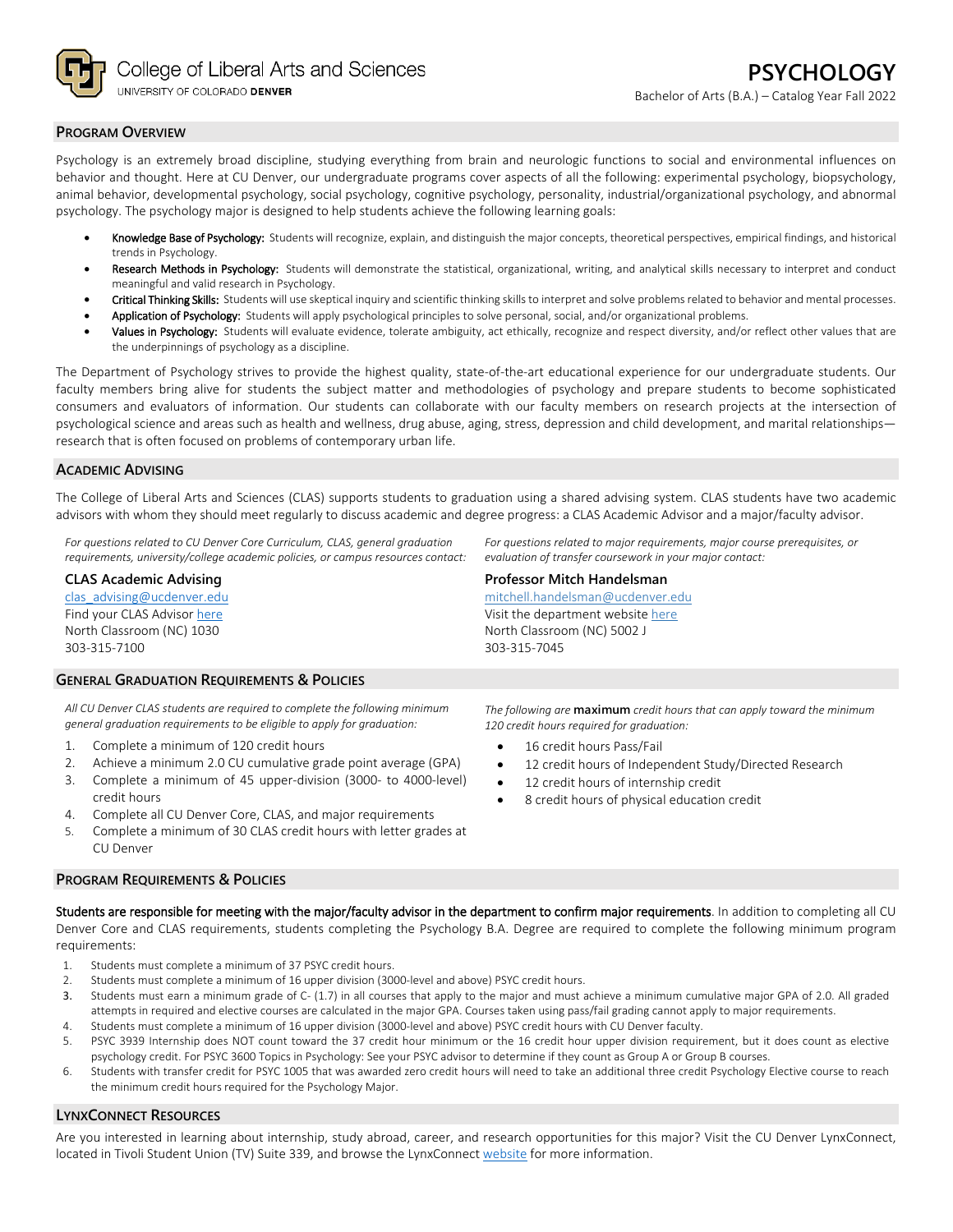

# **PSYCHOLOGY**

Bachelor of Arts (B.A.) – Catalog Year Fall 2022

| <b>Degree Requirements</b>                                                                                                                                             | <b>Credits</b> | <b>Notes</b>                                                                                                                                                                                                                                                     |  |  |
|------------------------------------------------------------------------------------------------------------------------------------------------------------------------|----------------|------------------------------------------------------------------------------------------------------------------------------------------------------------------------------------------------------------------------------------------------------------------|--|--|
| * Course prerequisites change regularly. Students are responsible for consulting advisors and the class schedule in the student portal for prerequisite information. * |                |                                                                                                                                                                                                                                                                  |  |  |
| <b>CU Denver Core Curriculum Requirements</b>                                                                                                                          | $34 - 40$      | <b>CU Denver Core Curriculum Requirements</b>                                                                                                                                                                                                                    |  |  |
| <b>CLAS Graduation Requirements</b>                                                                                                                                    | $15 - 29$      | <b>CLAS Graduation Requirements</b>                                                                                                                                                                                                                              |  |  |
| <b>PSYC Major Requirements</b>                                                                                                                                         | 37             | 16 credit hours must be upper-division                                                                                                                                                                                                                           |  |  |
| <b>PSYC Required Courses</b>                                                                                                                                           |                |                                                                                                                                                                                                                                                                  |  |  |
| PSYC 1000 Introduction to Psychology I                                                                                                                                 | $\overline{3}$ | Course can fulfill CU Denver Core Behavioral Science                                                                                                                                                                                                             |  |  |
| PSYC 1005 Introduction to Psychology II                                                                                                                                | $\overline{3}$ | Course can fulfill CU Denver Core Behavioral Science                                                                                                                                                                                                             |  |  |
| PSYC 2090 Statistics and Research Methods                                                                                                                              | $\overline{4}$ | *Prerequisite: C- or higher in PSYC 1000                                                                                                                                                                                                                         |  |  |
| PSYC 2220 Biological Basis of Behavior                                                                                                                                 | 3              | *Prerequisite: C- or higher in PSYC 1000 or BIOL 2020.<br>Course can fulfill CU Denver Core Natural/Physical Science (non-lab)                                                                                                                                   |  |  |
| PSYC 3090 Research Methods in Psychology                                                                                                                               | 3              | *Prerequisite: C- or higher in PSYC 1000, 1005, and 2090                                                                                                                                                                                                         |  |  |
| PSYC 4511 History of Psychology                                                                                                                                        | 3              | *Prerequisite: C- or higher in PSYC 1000, 1005, 2090, 2220, 3090, and six<br>credits or two courses from PSYC 3050-4990                                                                                                                                          |  |  |
| <b>PSYC Group A Electives</b>                                                                                                                                          |                | *The two Group A electives must be different courses.                                                                                                                                                                                                            |  |  |
| Choose one from PSYC 3144 Human Cognition or PSYC 3222 Principles of<br>Learning & Behavior                                                                            | 3              | *Group A electives must include one of these two courses. See<br>department list for other Group A electives.<br>*Prerequisite: C- or higher in PSYC 1000                                                                                                        |  |  |
| Choose one from PSYC 3144, 3222, 3254, 3262, 3263, 3264, 3265, 3385,<br>3724, 3810, 3822, 3832, 4054 or 4164                                                           | 3              | Check individual courses for prerequisites.                                                                                                                                                                                                                      |  |  |
| <b>PSYC Group B Electives</b>                                                                                                                                          |                | *The three Group B electives must be different courses.                                                                                                                                                                                                          |  |  |
| Choose two from PSYC 3205 Human Development I: Child Psychology,<br>PSYC 3305 Abnormal Psychology, or PSYC 3415 Experimental Social<br>Psychology                      | 6              | *Group B electives must include two of these three courses. See<br>department list for other Group B electives.<br>*Prerequisite: C- or higher in PSYC 1000 and 1005 or 3215 (for 3205)<br>*Prerequisite: C- or higher in PSYC 1000 and 1005 (for 3305 and 3415) |  |  |
| Choose one from PSYC 3145, 3205, 3215, 3235, 3305, 3405, 3415, 3505,<br>3611, 3612, 3615, 4455, 4485, 4500, 4730                                                       | 3              | Check individual courses for prerequisites.                                                                                                                                                                                                                      |  |  |
| <b>PSYC Elective</b>                                                                                                                                                   | 3              | *Complete one additional elective course from either Group A or Group<br>B not already completed. Check individual courses for prerequisites.                                                                                                                    |  |  |
| <b>Estimated General Electives</b>                                                                                                                                     | $14 - 34$      | General Elective credit hours will vary based on Core & CLAS<br>Requirements. Consult with CLAS Advisor.                                                                                                                                                         |  |  |
| <b>Total Minimum Credit Hours:</b>                                                                                                                                     | 120            | 45 credit hours must be upper-division                                                                                                                                                                                                                           |  |  |